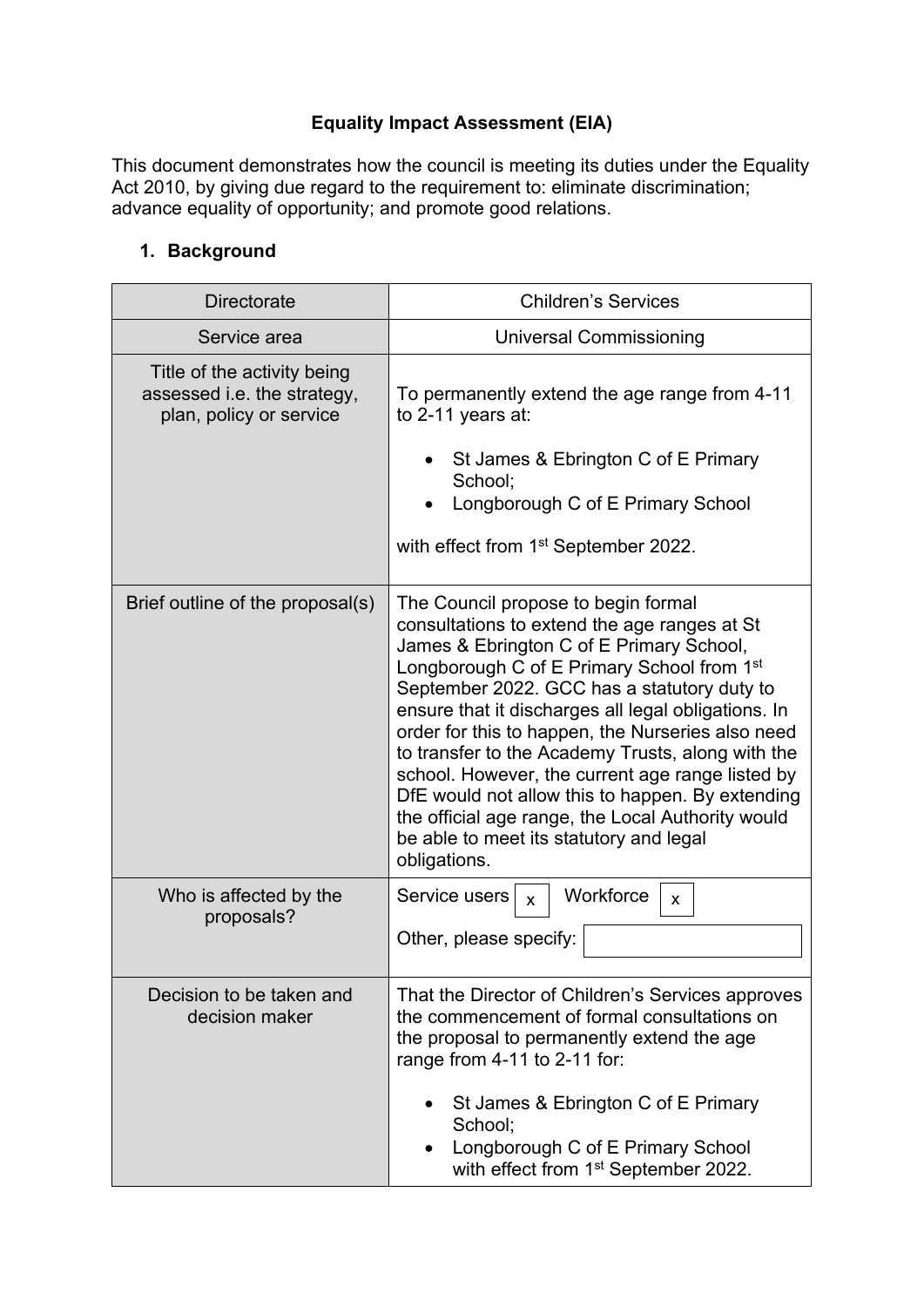| Person(s) responsible for<br>completing this assessment | <b>Steve Bradley</b>        |
|---------------------------------------------------------|-----------------------------|
| Date of this assessment                                 | 31 <sup>st</sup> March 2022 |

## **2. Information Gathering**

Briefly outline your approach to consultation and engagement, together with details of any other information and data sources you have utilised:

| Research, Consultation and Engagement |                                                                                                                                                                                                                                                                                                                                                                                                                                                                                                                       |  |
|---------------------------------------|-----------------------------------------------------------------------------------------------------------------------------------------------------------------------------------------------------------------------------------------------------------------------------------------------------------------------------------------------------------------------------------------------------------------------------------------------------------------------------------------------------------------------|--|
| Service users                         | All service users will receive a copy of the consultation<br>information and will be invited to comment. The consultation will<br>be advertised via media outlets and we will request that the<br>schools advertise in their newsletter and on notice boards.<br>Children will also be encouraged to provide feedback where<br>possible and the schools will communicate this with them.<br>Respondents will be given a number of ways to communicate<br>their opinions with us such as email or hard copy documents. |  |
| Workforce                             | The Headteachers and Governors will be charged with<br>disseminating the information to the staff at the schools and<br>Nurseries.                                                                                                                                                                                                                                                                                                                                                                                    |  |
| <b>Partners</b>                       | Local schools, colleagues in GCC and key partners with the<br>schools will also receive copies of the Statutory Notice document<br>and will be invited to comment.                                                                                                                                                                                                                                                                                                                                                    |  |
| Other                                 | GCC will work with the schools to identify any other stakeholders<br>and will include them as part of the consultation process.                                                                                                                                                                                                                                                                                                                                                                                       |  |

## **3. Equality Assessment**

Briefly explain your assessment of the impact of the proposed activity on the protected characteristics below. This section evidences how the council is giving due regard to the three aims of the general equality duty, which are to: eliminate discrimination; advance equality of opportunity; and promote good relations.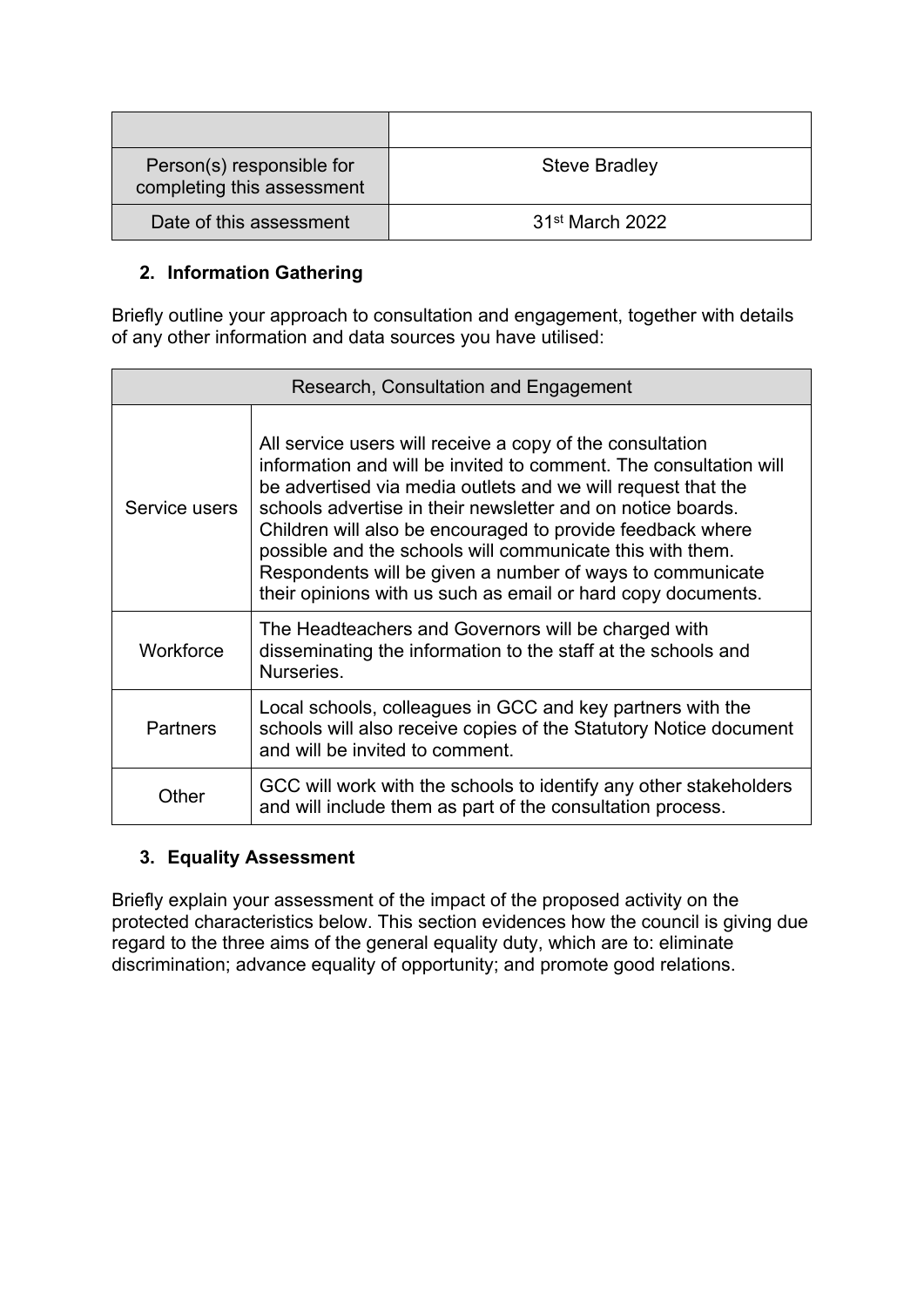| Age, Disability,<br>Sex, Race,<br>Gender<br>Reassignment,<br>marriage and<br>civil partnership,<br>pregnancy and<br>maternity,<br>religion and/or | Based on our initial<br>assessment, no identified<br>significant impact. | Based on our initial<br>assessment, no identified<br>significant impact. |
|---------------------------------------------------------------------------------------------------------------------------------------------------|--------------------------------------------------------------------------|--------------------------------------------------------------------------|
| belief, sexual<br>orientation                                                                                                                     |                                                                          |                                                                          |

## **4. Completed Actions**

Set out how the proposed activity has already been amended following the equality assessment, to maximise the positive impact or minimise the negative impact:

| Change    | Reason for Change |
|-----------|-------------------|
| No change |                   |

#### **5. Planned Actions**

Set out improvements that will be undertaken, following the equality assessment, to further maximise the positive impact or minimise the negative impact:

| Potential impact<br>(positive or<br>negative) | Action                                                                                                                                                                                                                    | By when                              | Owner |
|-----------------------------------------------|---------------------------------------------------------------------------------------------------------------------------------------------------------------------------------------------------------------------------|--------------------------------------|-------|
| <b>Positive</b>                               | Work with the schools to<br>ensure that clear<br>communication takes place.                                                                                                                                               | April 2022                           | GCC   |
| <b>Positive</b>                               | To permanently extend the<br>age range of St James &<br>Ebrington C of E Primary<br>School and Longborough C of<br>E Primary School from 4-11 to<br>2-11 to facilitate the<br>conversion of the schools to<br>an Academy. | 1st<br>September<br>2022             | GCC   |
| <b>Positive</b>                               | Discharging GCC's statutory<br>responsibilities to assist in the                                                                                                                                                          | 1 <sup>st</sup><br>September<br>2022 | GCC   |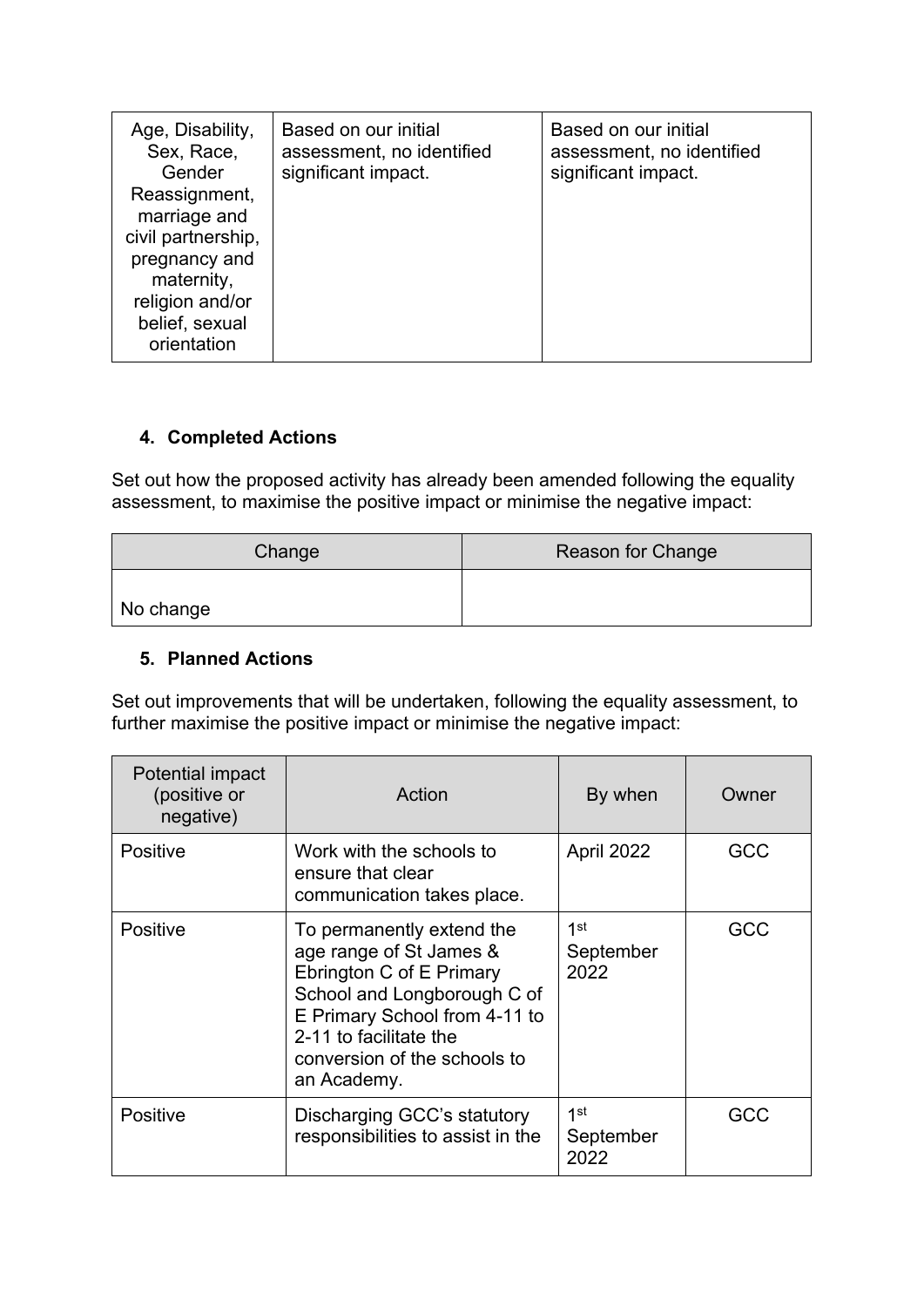| conversion of the schools to |  |
|------------------------------|--|
| ' Academy status.            |  |

#### **6. Monitoring and review**

The following processes/actions will be put in place to keep this 'activity' under review:

These projects will be kept under review by the Head of Commissioning for Learning.

#### **7. Officer / Decision-maker Sign off**

Officer: By signing this statement off as complete you are confirming that 'you' have examined sufficient information across all the protected characteristics and used that information to show due regard to the three aims of the general duty. This has informed the development of the activity

| <b>Signature of Senior Officer</b> | Corrella             |
|------------------------------------|----------------------|
| Name of Senior Officer             | <b>Clare Medland</b> |
| Date                               | 11 April 2022        |

Decision maker: I am in agreement that sufficient information and analysis has been used to inform the development of this 'activity' and that any proposed improvement actions are appropriate and I confirm that I, as the decision maker, have been able to show due regard to the needs set out in section 149 of the Equality Act 2010.

| Signature of decision maker |                             |
|-----------------------------|-----------------------------|
| Name of decision maker      | <b>CIIr Philip Robinson</b> |
| Date                        | 3.5.22                      |

**8. Publication**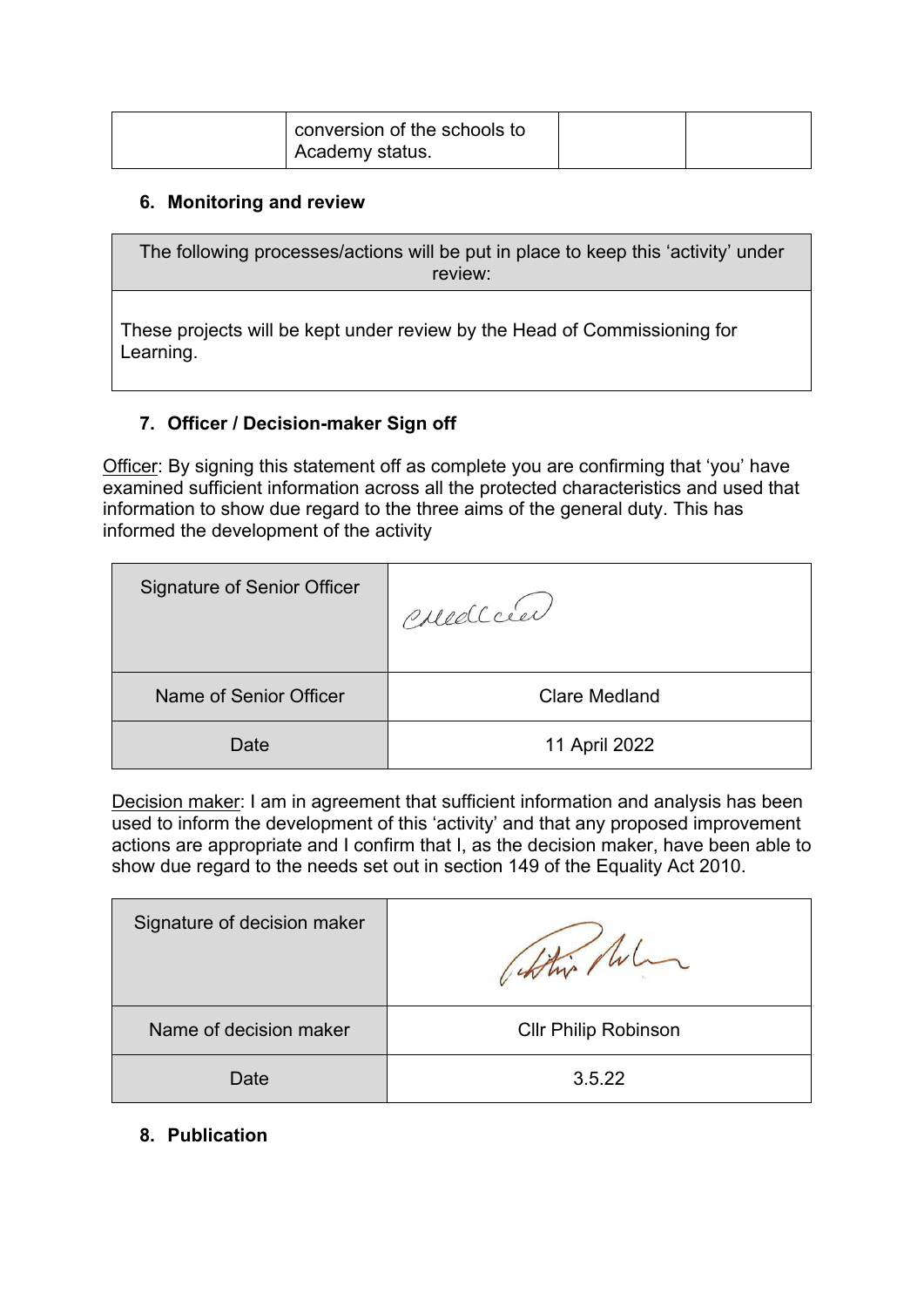If this document accompanies a Cabinet report or an Individual Cabinet Member (ICM) decision report it will be published, as part of the report publication process, on the GCC website. If this statement is not to be submitted with a Cabinet report or an Individual Cabinet Member (ICM) decision report, please maintain a copy for your own records that can be retrieved for internal review and also in case of future challenge.

#### **Appendix 1 – Service User Data**

Details of service users affected by the proposed activity

| Protected<br>Characteristic                                                                     | Service User Data and Information                                                                                                  |                                                                          |                                            |  |
|-------------------------------------------------------------------------------------------------|------------------------------------------------------------------------------------------------------------------------------------|--------------------------------------------------------------------------|--------------------------------------------|--|
| Age<br>percentage/profile of<br>service user ages                                               |                                                                                                                                    | St. James<br>&<br><b>Ebrington</b><br>C of E<br>Primary<br><b>School</b> | Longborough<br>C of E<br>Primary<br>school |  |
|                                                                                                 | <b>NCY</b>                                                                                                                         | %                                                                        | ℅                                          |  |
|                                                                                                 | 0                                                                                                                                  | 12%                                                                      | 23%                                        |  |
|                                                                                                 | $\mathbf{1}$                                                                                                                       | 14%                                                                      | 8%                                         |  |
|                                                                                                 | $\overline{2}$                                                                                                                     | 9%                                                                       | 21%                                        |  |
|                                                                                                 | 3                                                                                                                                  | 18%                                                                      | 11%                                        |  |
|                                                                                                 | $\overline{4}$                                                                                                                     | 12%                                                                      | 11%                                        |  |
|                                                                                                 | 5                                                                                                                                  | 14%                                                                      | 15%                                        |  |
|                                                                                                 | 6                                                                                                                                  | 21%                                                                      | 11%                                        |  |
| <b>Disability</b><br>percentage/profile of<br>service users who have<br>a disability            | <b>Disability</b><br><b>EHCP</b><br><b>SEN Support</b>                                                                             | 1%<br>13%                                                                | 2%<br>19%                                  |  |
|                                                                                                 | No identified SEN                                                                                                                  | 86%                                                                      | 79%                                        |  |
| <b>Sex</b>                                                                                      | <b>Sex</b>                                                                                                                         |                                                                          |                                            |  |
| percentage/profile of<br>service users who are                                                  | Male                                                                                                                               | 52%                                                                      | 57%                                        |  |
| male and who are<br>female                                                                      | Female                                                                                                                             | 48%                                                                      | 43%                                        |  |
| Race                                                                                            |                                                                                                                                    |                                                                          |                                            |  |
| percentage/profile of<br>service users who are<br>from black and minority<br>ethnic backgrounds | Race<br><b>BME</b>                                                                                                                 | 9%                                                                       | 6%                                         |  |
|                                                                                                 | Unclassified                                                                                                                       | 7%                                                                       | less than 5%                               |  |
|                                                                                                 | White British                                                                                                                      | 84%                                                                      | 92%                                        |  |
| Gender<br>reassignment<br>percentage/profile of<br>service users who have                       | We do not hold any data regarding the number of children<br>and young people at the schools with this protected<br>characteristic. |                                                                          |                                            |  |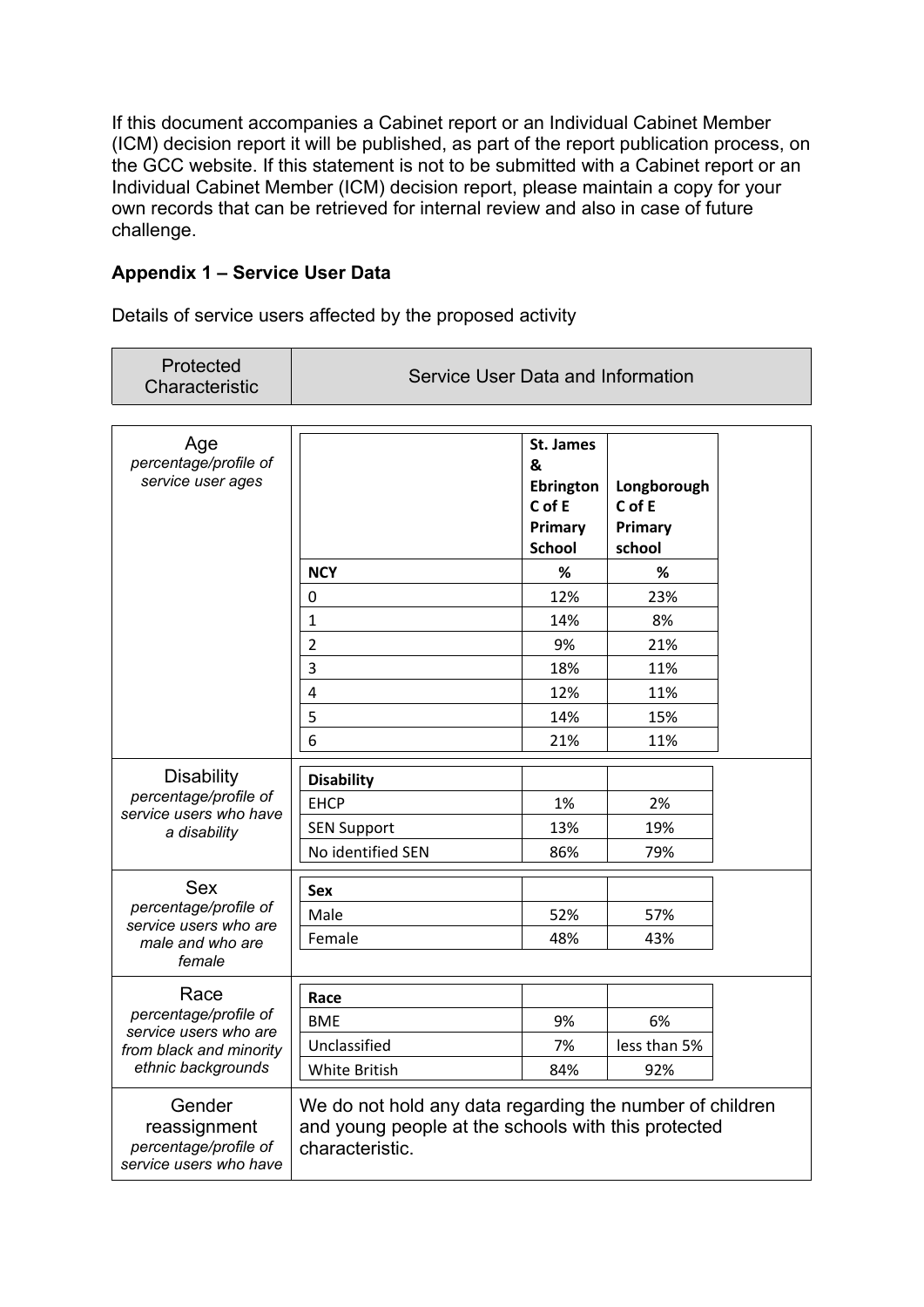| indicated they are<br>transgender                                                                                                       |                                                                                                                                                              |
|-----------------------------------------------------------------------------------------------------------------------------------------|--------------------------------------------------------------------------------------------------------------------------------------------------------------|
| Marriage & civil<br>partnership<br>percentage/profile of<br>service users who are<br>married or in a civil<br>partnership               | Not applicable to this group of service users.                                                                                                               |
| Pregnancy &<br>maternity<br>percentage/profile of<br>service users who are<br>female and who are<br>pregnant or on a<br>maternity leave | We do not hold any data regarding the number of children<br>and young people at the schools with this protected<br>characteristic.                           |
| Religion and/or<br>belief<br>percentage/profile of<br>service users religious<br>beliefs                                                | It is unlikely that this proposal will have a negative impact on<br>this group. The schools are open to children and young<br>people of all faiths and none. |
| Sexual orientation<br>percentage/profile of<br>service users who are<br>lesbian, gay, bisexual,<br>heterosexual                         | We do not hold any data regarding the number of children<br>and young people at the schools with this protected<br>characteristic.                           |

# **Appendix 2 – GCC Workforce Data**

Details of Gloucestershire County Council staff affected by the proposed activity

| Protected<br>Total number of GCC staff affected:<br>Characteristic |  |  |
|--------------------------------------------------------------------|--|--|
|--------------------------------------------------------------------|--|--|

| Age               | <b>Workforce</b><br>Data | St. James' &<br><b>Ebrington CofE Pr</b> | Longborough<br>CofE Pr |
|-------------------|--------------------------|------------------------------------------|------------------------|
|                   | $20 - 29$                | 8.57%                                    | 10.00%                 |
|                   | $30 - 39$                | 22.86%                                   | 15.00%                 |
|                   | $40 - 49$                | 42.86%                                   | 45.00%                 |
|                   | $50 - 59$                | 20.00%                                   | 20.00%                 |
|                   | $60 - 69$                | 5.71%                                    | 10.00%                 |
| <b>Disability</b> | <b>Workforce</b><br>Data | St. James' &<br><b>Ebrington CofE Pr</b> | Longborough<br>CofE Pr |
|                   | <b>Disabled</b>          | less than 5%                             | $0.00\%$               |
|                   |                          |                                          |                        |
|                   | <b>Not Disabled</b>      | 82.86%                                   | 85.00%                 |
|                   | <b>Unstated</b>          | 14.29%                                   | 15.00%                 |